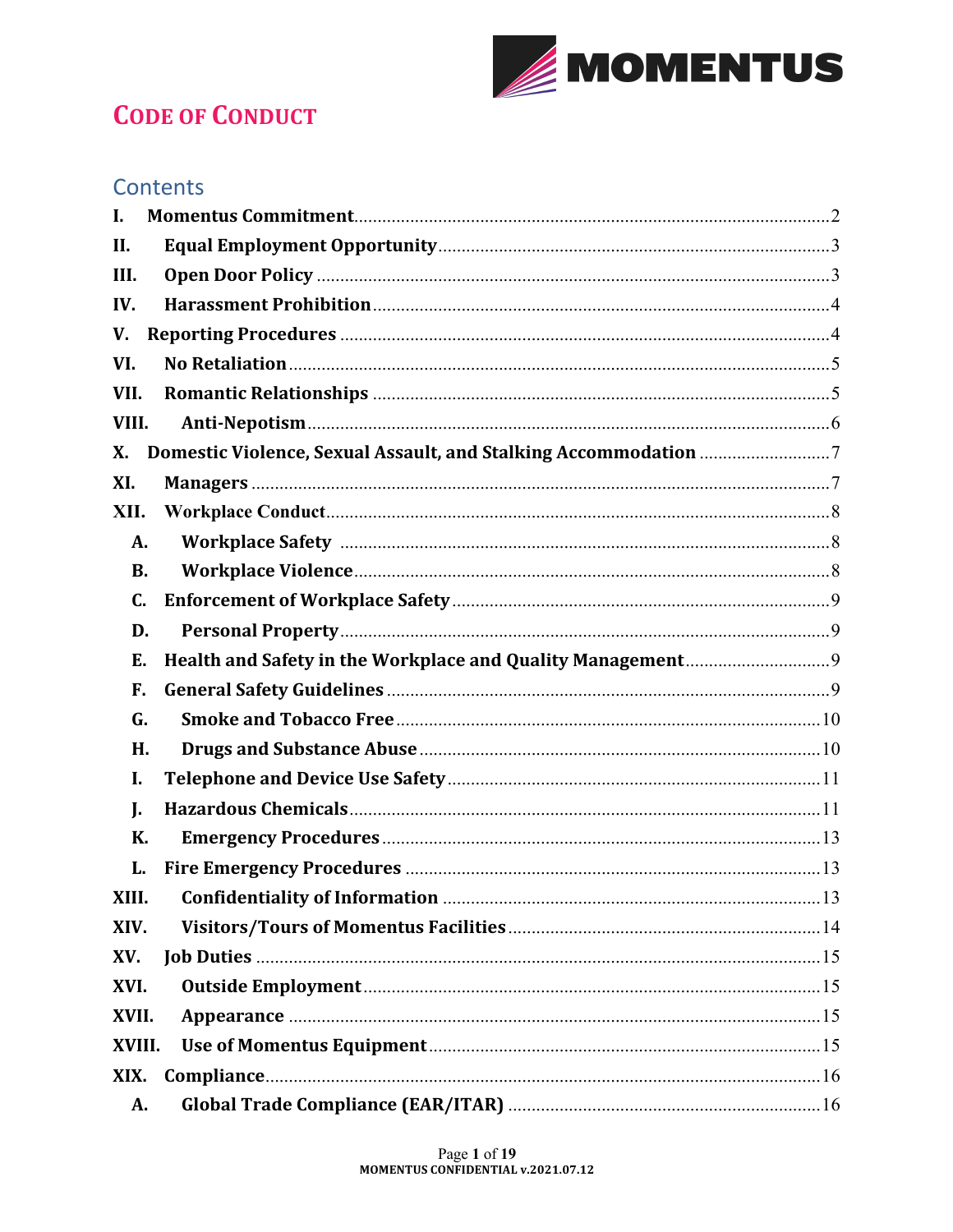

#### **I. Momentus Commitment**

Momentus Inc. ("Momentus" or "Company") conducts business with the highest standards of ethics and integrity in compliance with all applicable laws, rules, and regulations. This Code of Conduct ("Code") applies to every business decision and Momentus entities worldwide. 

This Code follows the below guiding principles:

- 1. **Ethics** Demonstrate honesty and the best ethical standards in business decisions.
- 2. **Integrity** Maximize trust by exemplifying strong moral principles.
- 3. **Respect** Treat all employees and third parties with respect and courtesy.
- 4. **Privacy** Protect all sensitive information.
- 5. **Compliance** Ensure all decisions comply with applicable laws and regulations.

**Our Vision:** A future where humanity is equipped with all it needs to move freely throughout the solar system.

**Our Mission:** To provide the most efficient in-space transportation powered by deep space resource utilization services and propulsion technologies.

Not all Momentus policies and procedures are in this Code of Conduct and in some cases, it contains a summary of other policies of the Company. Many items covered here may be covered in more detail in other company documents, in which case those documents are controlling. Employees are responsible for their own up-to-date knowledge about Company policies, procedures, benefits, and working conditions. Momentus reserves the right to at any time supplement, revise, revoke, or rescind any part or all of this Code of Conduct or any or all the benefits or policies set forth herein.

Nothing in this Code of Conduct or any other Momentus policy or document limits or prohibits employees from engaging for a lawful purpose in any "Protected Activity." "Protected Activity" means filing a charge, complaint, or report, or otherwise communicating with or participating in any investigation or proceeding that may be conducted by a state, federal, local, or other governmental agency. In connection with such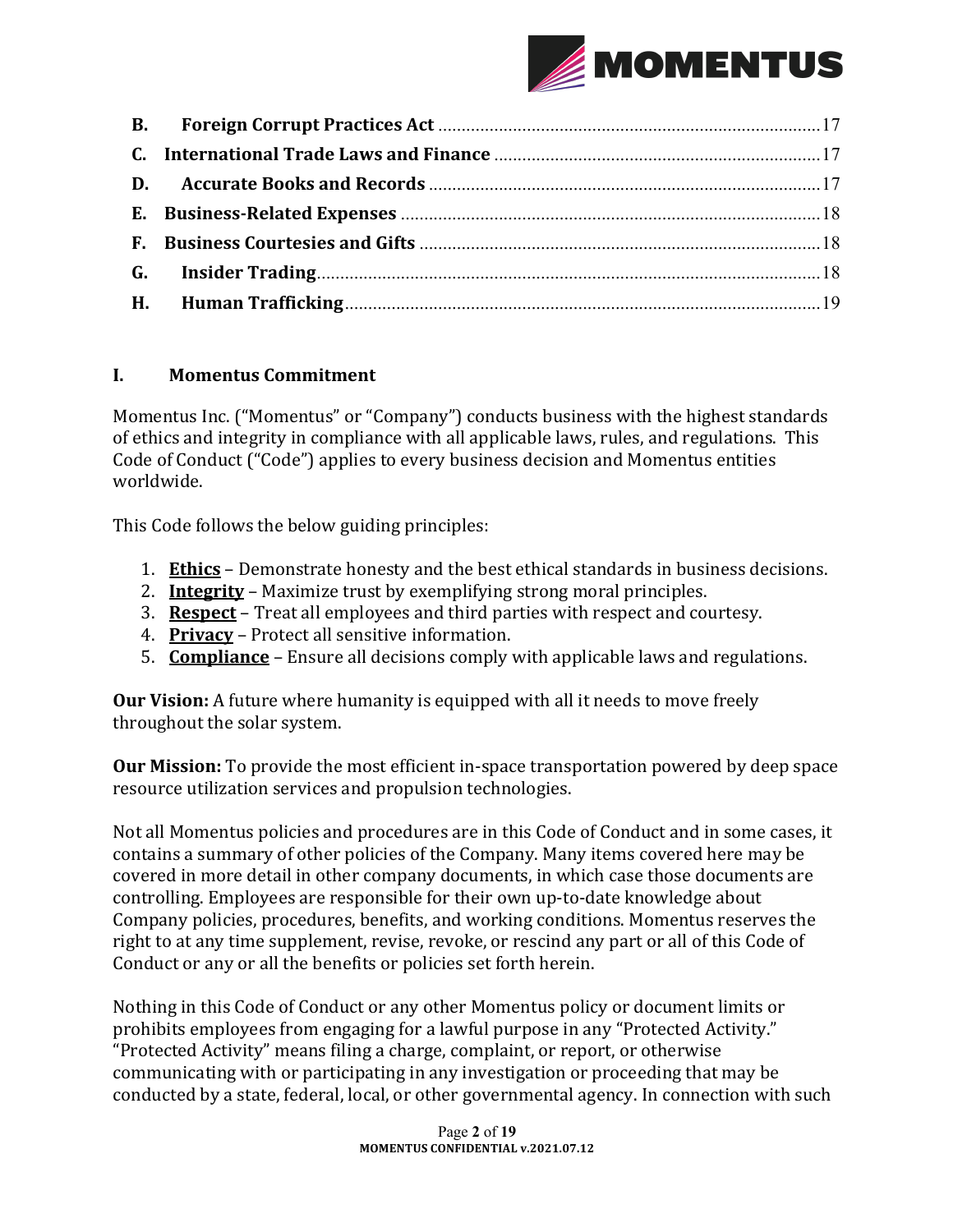

Protected Activity, employees are permitted to disclose documents or other information as permitted by law, and without giving notice to, or receiving authorization from, Momentus. In making any such disclosures or communications, employees must take all reasonable precautions to prevent any unauthorized use or disclosure of any information that may constitute Momentus Proprietary Information or Confidential Information (as defined in your Confidential Information and Invention Assignment Agreement ("CIIAA") and in this Code of Conduct) to any parties other than the relevant government agencies. "Protected Activity" does not include the disclosure of any Momentus attorney-client privileged communications or attorney work product and any such disclosure, without Momentus' written consent, violates Momentus policy.

Any language in any other document or communication regarding an employee's right to engage in Protected Activity that in any way could be read as conflicting with, or is contrary to, this paragraph is superseded by the language in these paragraphs. In addition, pursuant to the Defend Trade Secrets Act of 2016, you are notified that an individual will not be held criminally or civilly liable under any federal or state trade secret law for the disclosure of a trade secret that (i) is made in confidence to a federal, state, or local government official (directly or indirectly) or to an attorney solely for the purpose of reporting or investigating a suspected violation of law, or (ii) is made in a complaint or other document filed in a lawsuit or other proceeding, if (and only if) such filing is made under seal. In addition, an individual who files a lawsuit for retaliation by an employer for reporting a suspected violation of law may disclose the trade secret to the individual's attorney and use the trade secret information in the court proceeding, if the individual files any document containing the trade secret under seal and does not disclose the trade secret, except pursuant to court order.

### **II. Equal Employment Opportunity**

Momentus is an equal opportunity employer and will not discriminate in recruiting, hiring, training, promotion, transfer, discharge, compensation or any other term or condition of employment based on merit and other lawful factors. In accordance with applicable law, the Company prohibits discrimination based on race (including, but not limited to, hair texture and protective hairstyles such as braids, locks, and twists), religious creed, color, national origin, ancestry, physical or mental disability, medical condition, genetic information, marital status (including registered domestic partnership status), sex and gender (including pregnancy, childbirth, lactation, and related medical conditions), gender identity and gender expression (including transgender individuals who are transitioning, have transitioned, or are perceived to be transitioning to the gender with which they identify), age (40 and over), sexual orientation, Civil Air Patrol status, military and veteran status and any other consideration protected by federal, state, or local law (collectively referred to as "Protected Characteristic(s)").

### **III.** Open Door Policy

Here at Momentus, we want to maintain a positive and pleasant environment for all our employees. To help us meet this goal, we have an open-door policy, under which you are

> Page **3** of **19 MOMENTUS CONFIDENTIAL v.2021.07.12**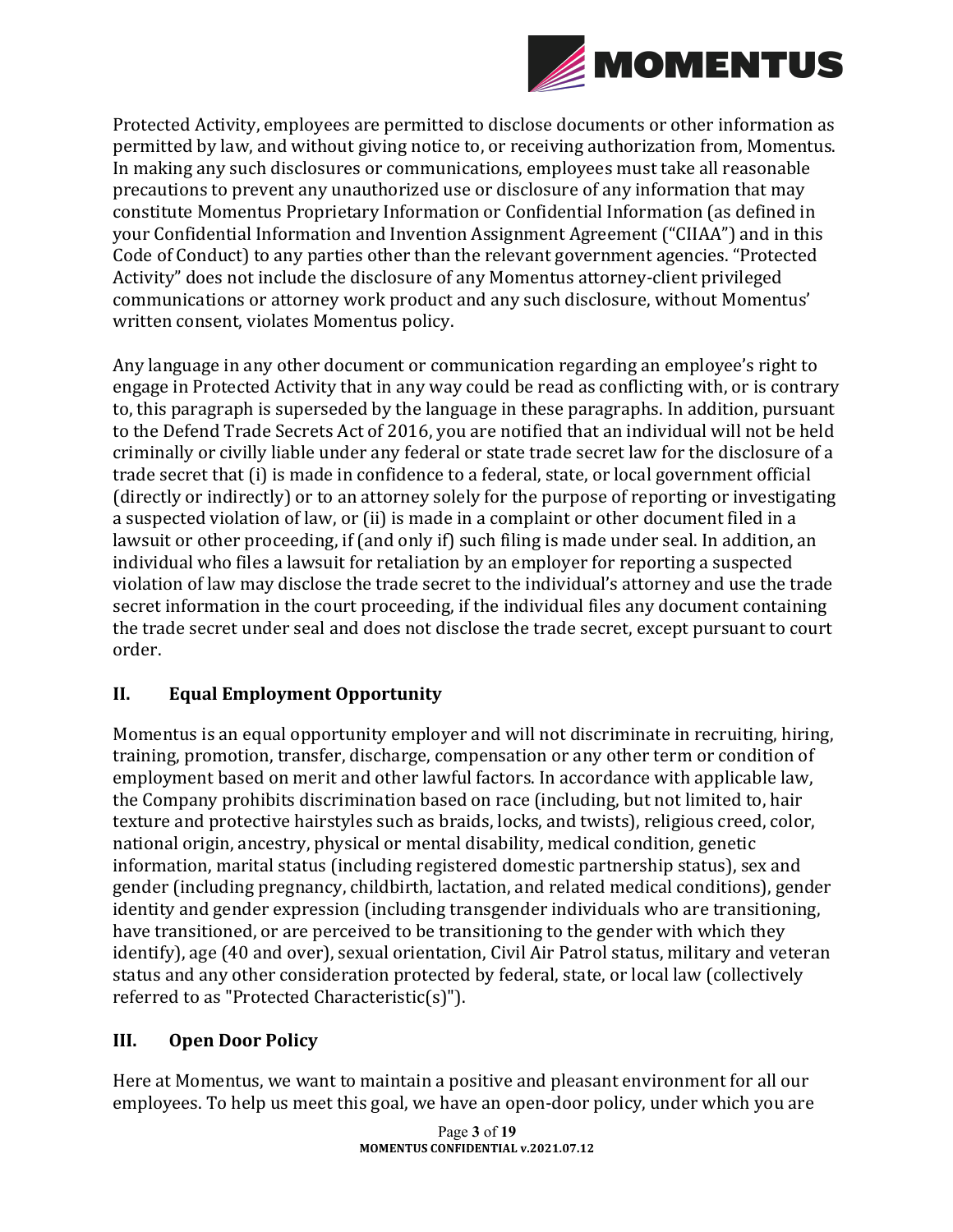

encouraged to report work-related concerns. If something about your job is bothering you, or if you have a question, concern, idea, or problem related to your work, please discuss it with your immediate manager as soon as possible. If for any reason you do not feel comfortable bringing the matter to your manager, feel free to raise the issue with HR, and then to any Company officer. We encourage you to come forward and make your concerns known to the company. We cannot solve the problem if we do not know about it!

### **IV. Harassment Prohibition**

Momentus strictly prohibits harassment based on Protected Characteristics and other factors that shape the creative perspective and professional experience. All harassment is prohibited by this policy and will not be tolerated. The Company is committed to preventing the creation of a hostile environment based on prohibited harassment and will therefore take a proactive approach to preventing and correcting any disrespectful behavior that might, if left unchecked, contribute to a hostile environment. If the Company initiates disciplinary action, up to and including termination of employment, offenders may also be personally liable, in the event of litigation, for damages and attorney's fees and other costs of litigation. This policy protects and applies to all persons involved in the operation of Momentus and prohibits harassment by any employees of Momentus, as well as, consultants, contractors, volunteers, paid and unpaid interns, suppliers, or visitors. If you believe yourself to be a victim of harassment or are aware of harassment you should immediately report the harassment according to the Reporting Procedures described below. If you think you are a victim of harassment, you may discuss the offensive conduct with the offender(s) before reporting it to management but are not required to do so.

### **V. Reporting Procedures**

The Company's reporting procedure is aimed at providing a prompt, thorough, and objective investigation of any complaint, including claims of harassment, discriminatory conduct, and retaliation. Appropriate corrective action, including discipline if deemed appropriate by the Company, will be taken against anyone who the Company determines violated Company policy. All employees must report all violations of policy, even if they have not lost a job or some other economic benefit.

If you believe you have been subject to conduct that violates the Company's policy against harassment or discrimination, or if you are aware of such conduct directed at others, you are required to provide a written or verbal report to your manager or Human Resources. All managers who receive a complaint from any source must report the complaint to Human Resources or Legal before the end of the next business day. The report should include details of the incident(s), the names of individuals involved, the names of any witnesses, direct quotes when relevant, and any documentary evidence (notes, pictures, cartoons, emails, etc.). If, for any reason, you do not feel comfortable discussing the matter with your manager, you may bring the matter to the attention of another management team member. If you feel uncomfortable with any of the above options, you may make a report to our third-party reporting hotline at 844-927-2810 or on the website at https://secure.ethicspoint.com/domain/media/en/gui/76636/index.html which can be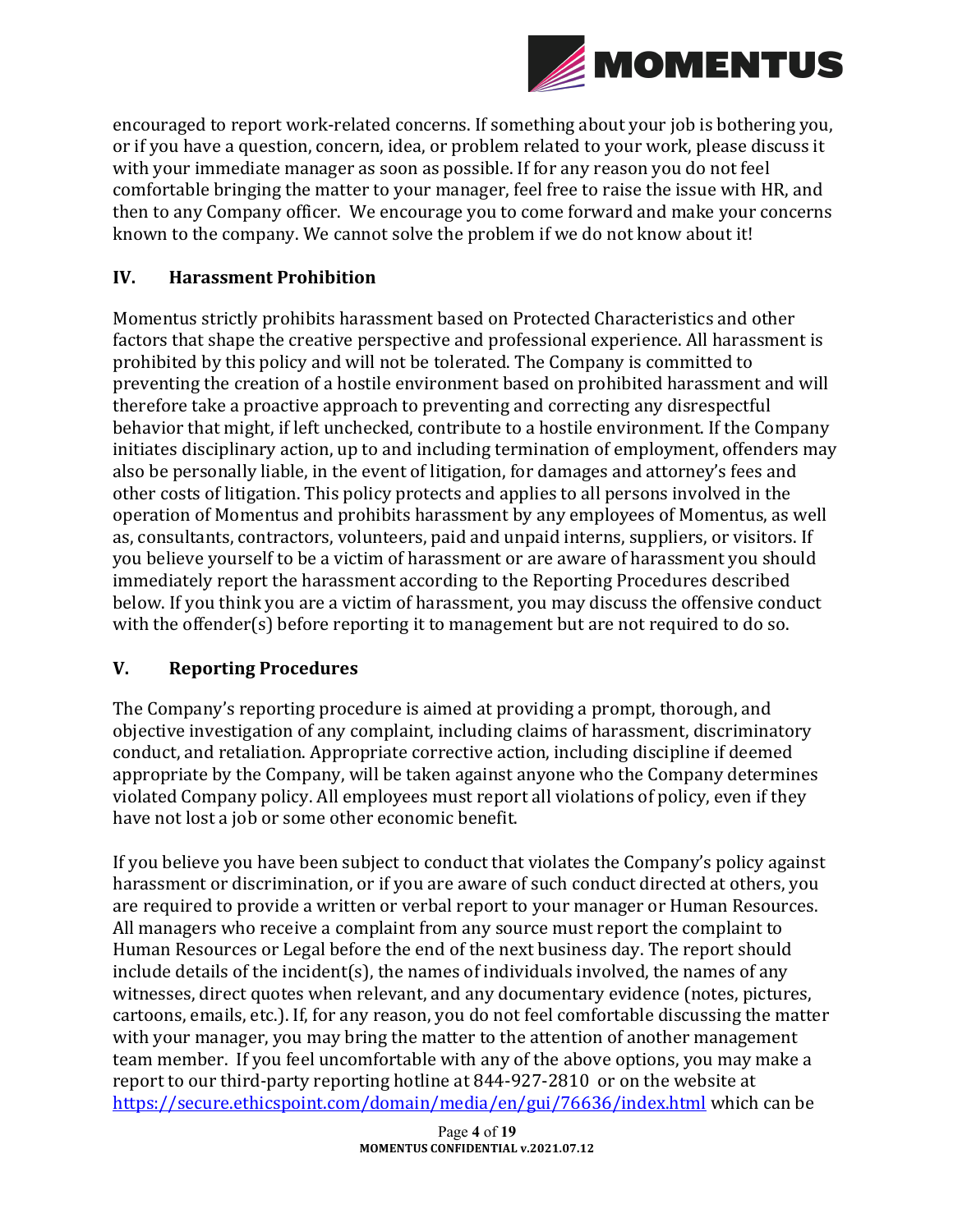

done using your name or anonymously. The important thing is to bring the matter to the Company's attention promptly so that any concern of harassment or discrimination can be investigated and addressed appropriately.

All complaints, regardless of the nature of the issue, will be investigated by Human Resources and Legal in a fair, timely, objective, and thorough manner. The investigation will be documented and tracked to ensure reasonable progress of the investigation. All information disclosed during an investigation will remain as confidential as possible, except as necessary to conduct the investigation and take any remedial action, and in accordance with applicable law. All employees have a duty to cooperate in an investigation fully and to the best of their abilities and failing to cooperate or deliberately providing false information during an investigation is grounds for disciplinary action, up to, and including, termination of employment. At the conclusion of its investigation, if the Company determines a violation of policy has occurred, it will act commensurate with the severity of the offense to remediate and be effective to address the current situation and prevent recurrences. This may include disciplinary action against the accused party, up to, and including, termination of employment.

### **VI. No Retaliation**

The law and Momentus policy also prohibit retaliation against any employee or other third party, by any employee or by the Company for using this complaint procedure or for filing, testifying, assisting, or participating in any manner in any report of discrimination or harassment or any investigation, proceeding or hearing conducted by the Company or a federal or state enforcement agency. Any report of retaliatory conduct will be promptly, objectively, and thoroughly investigated in accordance with this procedure. If a complaint of retaliation is substantiated, corrective and/or disciplinary action will be taken as deemed appropriate by the Company, which may include discipline up to an including immediate termination of employment.

#### **VII. Romantic Relationships**

Momentus recognizes that certain relationships and conduct in the professional setting can have the potential to compromise, or appear to compromise, the fairness and objectivity of decisions and the discharge of other professional duties. This applies to all employees, regardless of gender or sexual orientation. For the purposes of this policy, "relationship" includes consensual romantic relationships and sexual relations. Non-consensual relationships constitute sexual harassment and are explicitly prohibited.

Entering a relationship with a colleague may cause problems if not handled correctly so before you do:

• Consider any possible conflict of interest before entering a relationship with a coworker.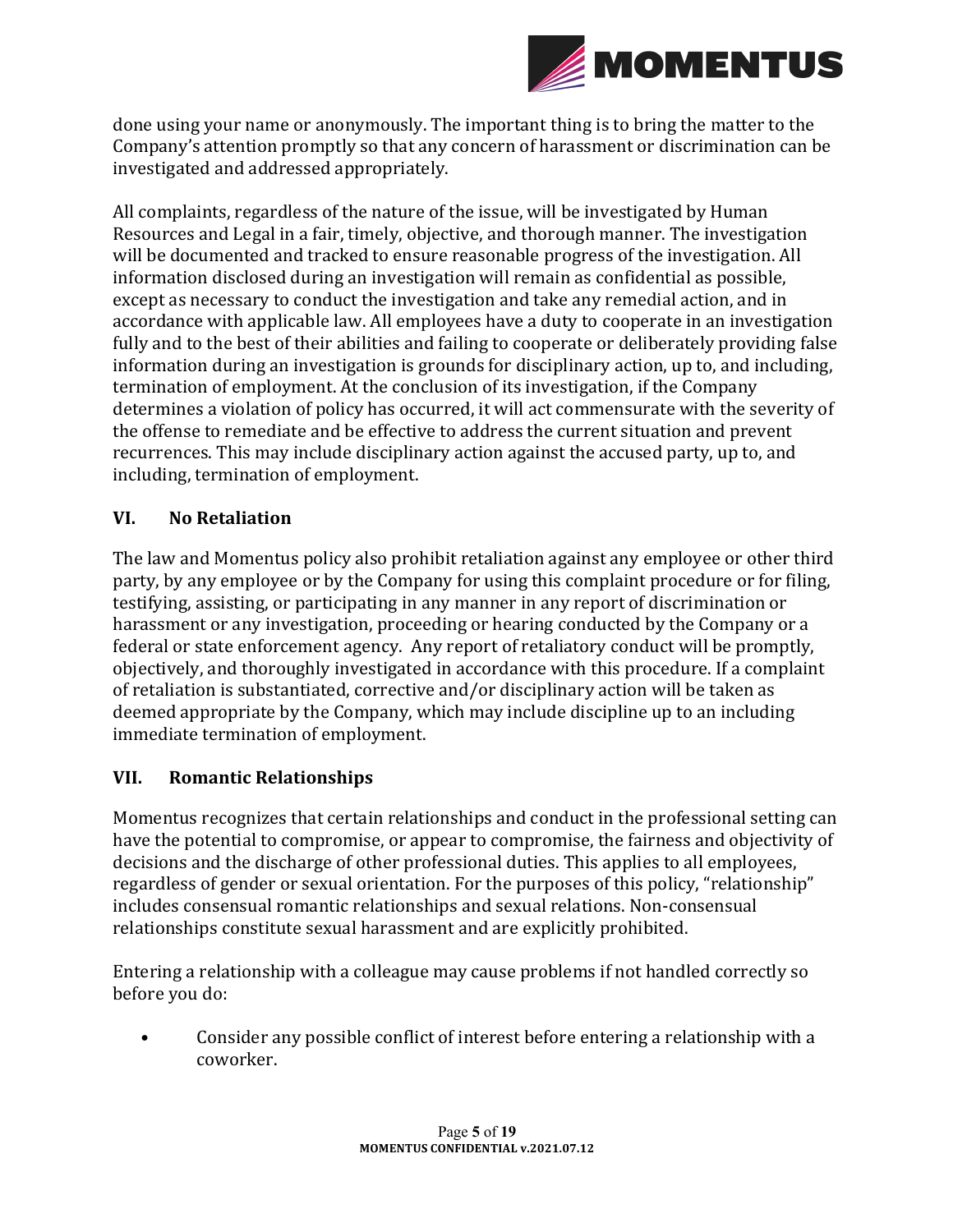

- Inform Human Resources when you enter a romantic or intimate relationship with a colleague and, if appropriate, we may ask you to sign a consensual relationship agreement.
- Keep discussions of personal issues out of the workplace.
- Maintain professionalism despite the status of the relationship.

Relationships between managers or managers and subordinates are strictly prohibited, including any subordinate in your reporting chain. If such a relationship develops, you must report the relationship to Human Resources and failing to report such a relationship may lead to disciplinary measures up to and including termination of your employment.

If possible, in the event of reported relationship of any type in a reporting chain or within a working group, we will try to separate the parties organizationally to the extent practicable and feasible. If no suitable position is available or if circumstances dictate otherwise, then one or both of the parties may be required to leave Momentus. The decision as to which party will leave may be made by Momentus in its sole discretion. Failure to cooperate to resolve a conflict caused by such relationships, may result in disciplinary measures up to and including termination of your employment.

#### **VIII. Anti-Nepotism**

The employment of relatives can cause various problems including but not limited to charges of favoritism, conflicts of interest, and scheduling conflicts that may work to the disadvantage of both Momentus and its employees.

For the purposes of this policy the term "relative" will include the following relationships: relationships established by blood, marriage, or legal action. Examples include the employee's: spouse, parent, children, sibling, parent-in-law, sibling-in-law, child-in-law, stepparent, stepchild, aunt, uncle, nephew, niece, grandparent, grandchild, or cousin. The term also includes domestic partners (a person with whom the employee's life is interdependent and who shares a common residence) and the children of an employee's domestic partner.

It is our goal to avoid creating or maintaining circumstances in which the appearance or possibility of favoritism, conflicts, or management disruptions exist. Momentus may allow existing personal relationships to be maintained or employ individuals with personal relationships to current employees under the following circumstances:

- You and a family member may not work under the supervision of the same manager;
- You may not create a manager/subordinate relationship with a family member;
- You may not supervise or evaluate a family member;
- The relationship will not create an adverse impact on work productivity or performance;
- The relationship may not create an actual or perceived conflict-of-interest;
- You may not audit or review in any manner a family member's work.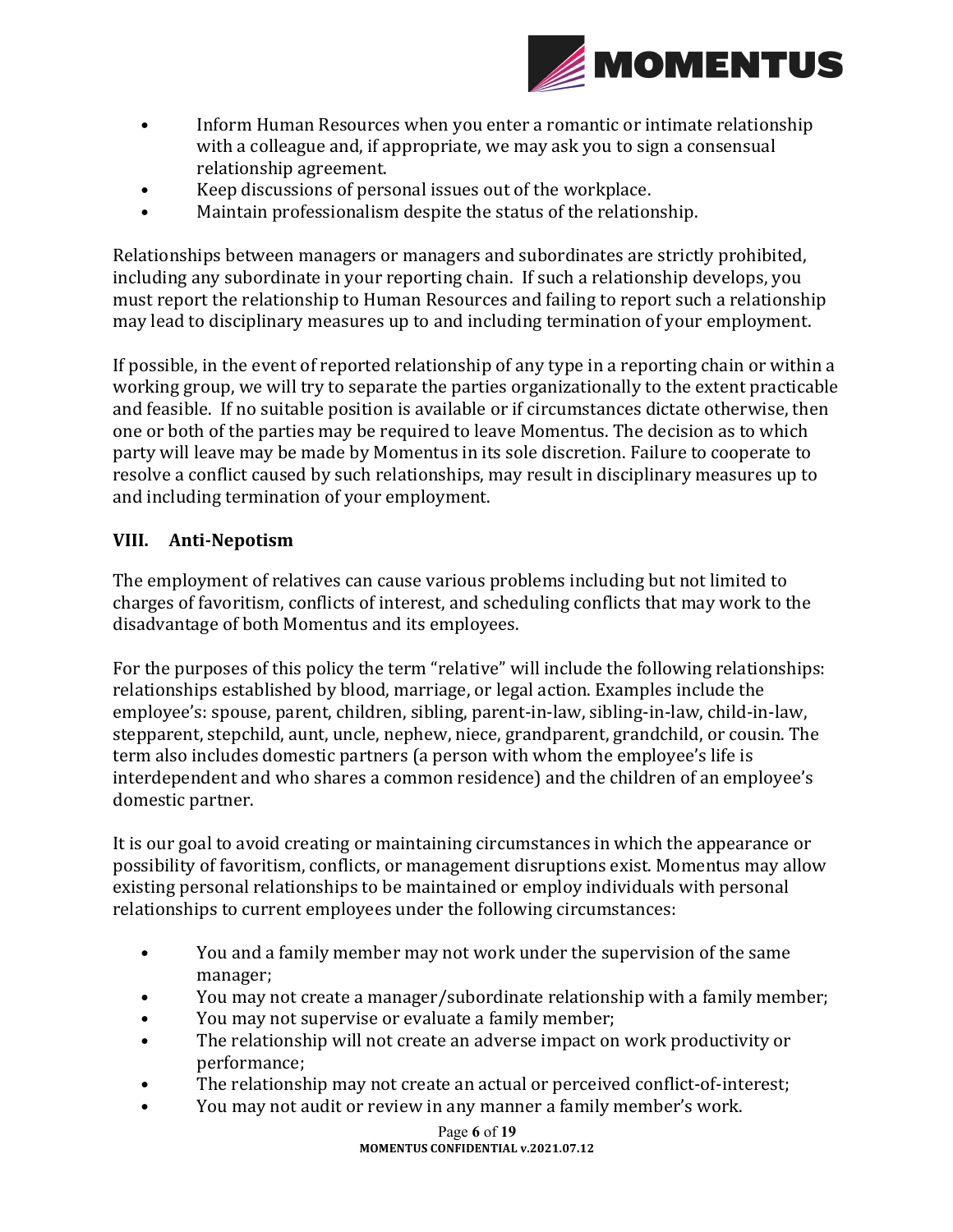

You may not be employed by the Company if a member of your immediate family (spouse, children, parents, grandparents, siblings, stepfamily members, in-law family members) serves on Momentus' Board or any Committee or Council which has authority to review or order personnel actions or wage and salary adjustments which could affect their job.

It is the responsibility of every employee to identify to Human Resources any potential or existing personal relationship which falls under the definitions provided in this section. Employees who fail to disclose personal relationships covered by this policy will be subject to disciplinary action up to and including the termination of employment.

### IX. National Security Agreement Confirmation and Commitment; No communications with Investors (defined below)

Momentus signed a National Security Agreement with the US Government on June 8, 2021. Pursuant to that agreement all employees have confirmed that after June 8, 2021, and as a condition of ongoing employment at Momentus that to their knowledge, they do not have and will not have any professional communications with Mikhail Kokorich, Lev Khassis, or any relatives of or companies controlled by either of Mssrs. Kokorich or Khassis, or any of their family members (collectively, the "Investors").Furthermore, all employees shall immediately report any and all communications, whether or not professional, with any Investors to Legal. Violations of this policy will result in corrective action up to and including immediate termination of employment.

Further information regarding NSA compliance will be circulated as an addendum to this Code of Conduct, to be reviewed and executed by each Momentus employee.

### **X. Domestic Violence, Sexual Assault, and Stalking Accommodation**

You have the right to request help or changes in your workplace to make sure you are safe at work, including requests for time off to secure your safety or get assistance. Momentus will work with you to see what effective, reasonable changes can be made provided they do not cause undue hardship to the business. You may be asked to provide written documentation of the need for the accommodation, but all such information will remain confidential. As provided under applicable law, the Company will not discriminate or retaliate against you for asking for any accommodations or time off under this policy.

### **XI. Managers**

Questions about your job, pay, benefits, relations with your co-workers(s), policies and procedures of Momentus in general should be directed to your manager. Look to your manager for guidance and seek their assistance when you encounter difficulties. Cooperation and communication with your manager will promote a mutually beneficial work environment. Throughout this Code of Conduct, the term manager is used but includes managers, supervisors, or anyone to whom you have a reporting relationship.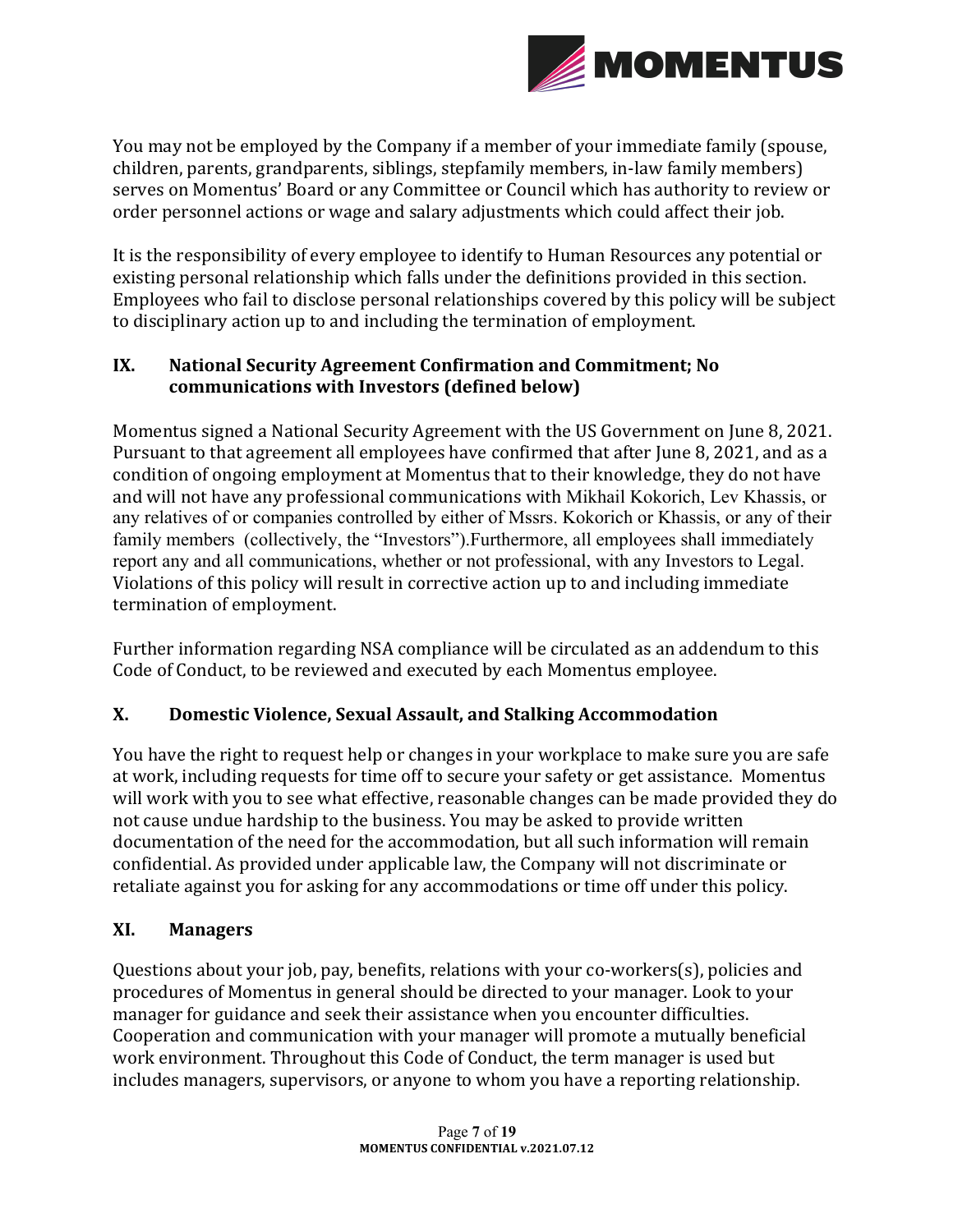

You must follow the directions of your manager in the performance of your work duties. Your manager is responsible for directing your work throughout your shift, evaluating your performance, providing instruction and guidance in your job, and taking any disciplinary action that may be necessary though others at Momentus from time to time also may exercise one or more of these responsibilities.

#### **XII. Workplace Conduct**

\*All safety detailed in this Code of Conduct is in support of the Momentus Safety Manual and Illness and Injury Prevention Program (IIPP). Any conflicts shall be governed by the Momentus Safety Manual and Injury and IIPP.

#### **A. Workplace Safety**

The safety, welfare, and security of employees is a primary concern to Momentus. Acts or threats of violence, intimidation, harassment, or coercion which occur during working times, which occur on Company property or at a Company-sponsored event regardless of location, which involve or affect the Company in any manner will not be tolerated. This applies to all persons involved in the operations or business of Company or who interact with Company employees or representatives. Violations of this policy will result in corrective action up to and including immediate termination of employment.

Weapons are not permitted on Company property or at a Company-sponsored event. Please notify Facilities if you become aware of a breach of security or if your identification badge is lost or a security code compromised. If you become aware of a security issue, a workplace hazard, or have an idea for increasing security or safety please let us know. You are responsible for the safety of yourself and others in the workplace.

### **B. Workplace Violence**

Workplace violence is conduct which causes an individual to reasonably fear for their personal safety or the safety of others (such as other employees, family members, or friends) because of severe, offensive, or intimidating conduct. The following are examples of prohibited behavior which will not be tolerated by any employee:

- Any direct or indirect harassing, intimidating, abusive or threatening language, actions, or behavior towards another person, regardless of the relationship of the parties. This includes communications via phone, text, instant messaging, or social media.
- Any direct or indirect plan, threat or act of violence, injury, death, or property damage (including, but not limited to fistfights, wrestling, shoving, or other forms of physical aggression with or without weapons).
- Destruction of or threat of destruction of Company's or another party's property.
- Symbols or gestures that communicate a stated or implied threat.
- Stalking or surveillance.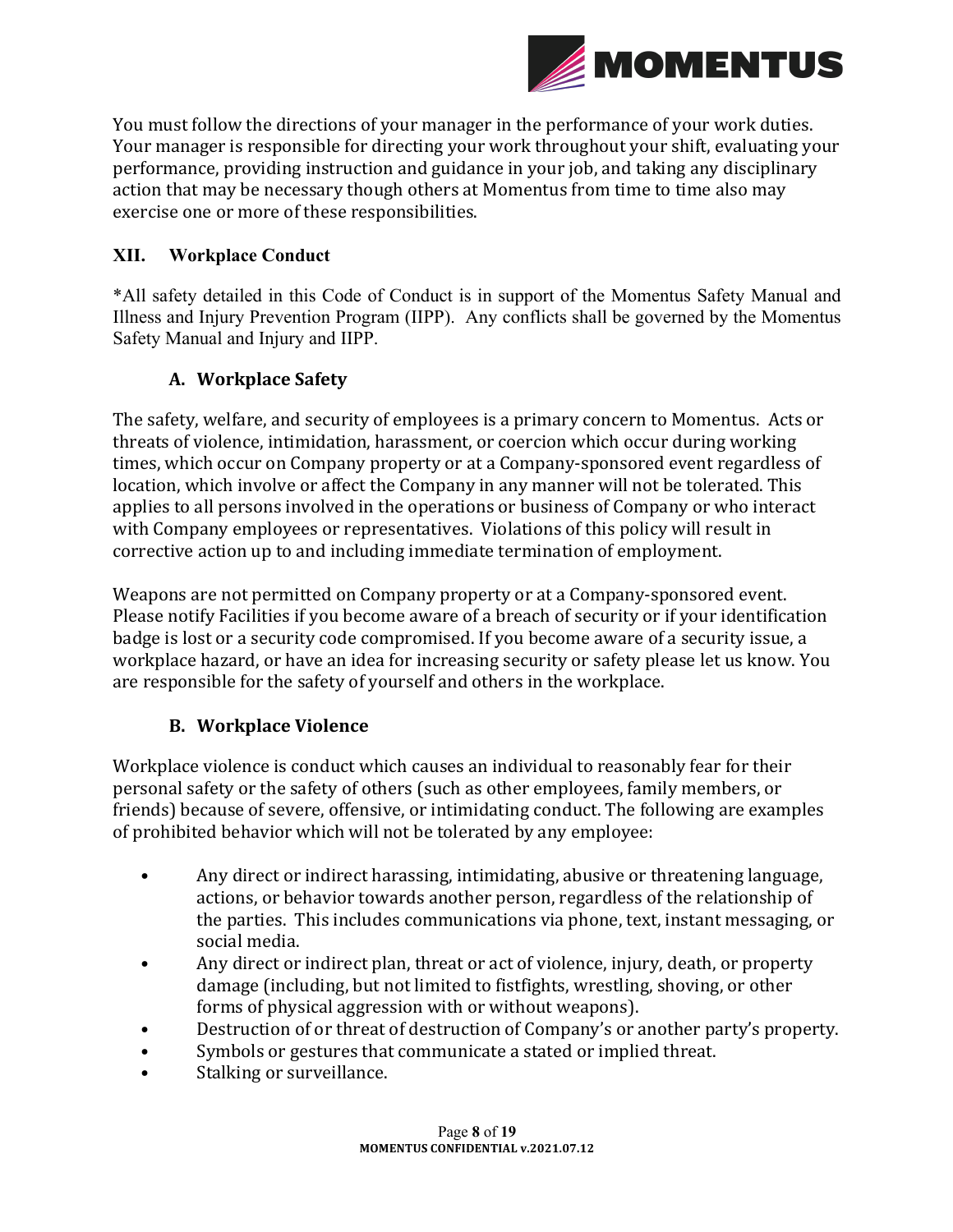

### **C. Enforcement of Workplace Safety**

If you believe there has been a violation of this policy or the guidelines found in the Momentus Safety Manual, you must report the details of the incident(s) to your manager or another member of management as soon as possible. All such reports will be promptly investigated in accordance with the IIPP found in the Momentus Safety Manual. In addition, the Company retains the discretion to notify law enforcement at any time.

Anyone who violates this policy in any manner, at the Company's discretion, may be removed from the premises as quickly as safety permits and may be required to remain off Company premises pending the outcome of an investigation. When any violation of this policy occurs, the Company will determine the appropriate measure(s) to be taken, which include possible disciplinary action and immediate termination of employment.

In emerging situations, decisions may be needed to prevent a threat from being carried out, a violent act from occurring, or a life-threatening situation from arising or continuing. No Company policy or procedure should be interpreted in a way that prevents those decisions and actions being undertaken, however, do not place yourself in any situation that would compromise your safety or in any way would endanger you, your co-workers, or others. Any victim of workplace violence that involved weapons or personal injury should immediately call 911.

### **D. Personal Property**

Personal property should be kept with you or always secured. Momentus is not responsible for personal property that is lost, stolen, damaged, or destroyed including your personal vehicle or other means of transportation. If you ride a bicycle to work, be sure to securely lock it in the designated space(s). Employees are responsible for providing their own locking devices.

### **E. Health and Safety in the Workplace and Quality Management**

Workplace health and safety is a top priority and is everyone's responsibility and processes developed and controlled within the Company Quality Management System will include measures to ensure safety. Momentus is committed to providing a healthy and safe work environment and protecting employee well-being. In addition, the Company believes that it is in everyone's best interests to develop, implement, and maintain an effective Quality Management System. Momentus has empowered its Director of Quality to be responsible for maintenance and communication of the Quality Management System. The Quality Objectives will be maintained and defined by the Director of Quality.

Employees are encouraged to take an active interest in health, safety, and quality to always perform their work in a safe and secure manner. Employees are responsible and held accountable for following the Company's safety and quality procedures.

### **F. General Safety Guidelines**

Page **9** of **19 MOMENTUS CONFIDENTIAL v.2021.07.12**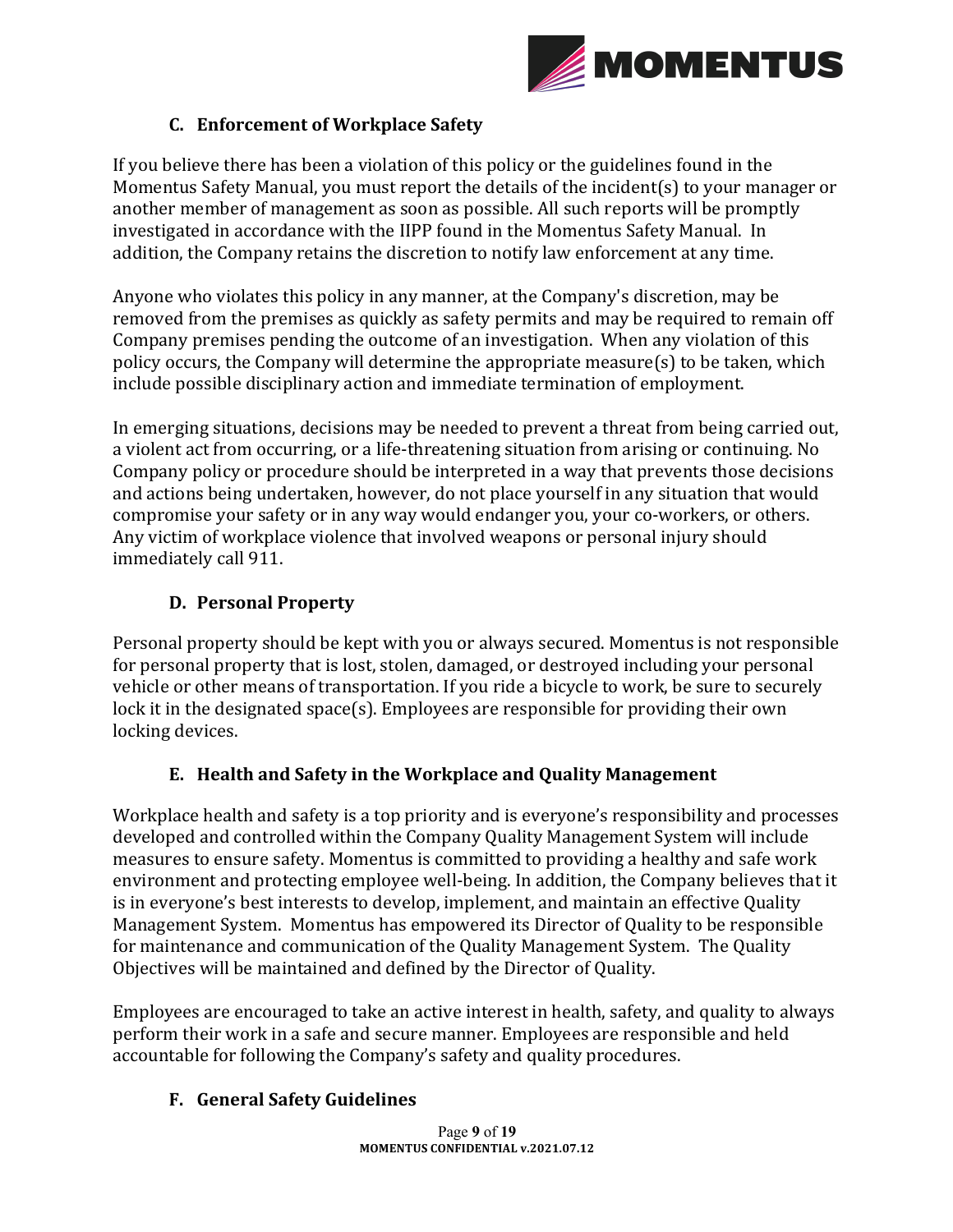

The following general guidelines help to prevent accidents and promote a safe working environment:

- Use CAUTION when lifting any item. Remember, lift with your legs, not your back! Employees should always feel comfortable requesting assistance if it is needed, and a 2-person team must handle packaged or heavy items. Use assistive equipment, such as a dolly, when transporting heavy objects.
- Do not use any equipment that you have not been certified to use.
- Observe all safety precautions and/or manufacturer's specifications prescribed for use of equipment. Always consult your manager if in doubt.
- Appropriate cutting tools must be used when opening boxes (i.e., box cutters from approved vendors with self-retracting blades). Other sharp objects including broken glass and knives should always be handled with proper caution.
- All material handling will be in accordance with manufacturer's specifications for loading, unloading, and moving. Materials stacking should not exceed authorized heights as prescribed by management, and no un-banded or noninterlocking materials may be stacked higher than can be safely reached while standing on the ground.
- Work areas should be kept clean and free of obstructions, and other slip, trip, or fall hazards. These include spills, electrical cords, boxes, debris, etc.
- Fire exits and electrical panel boxes must be always kept clear of obstructions.
- When working with substances such as cleaning supplies, employees should always use the product in accordance with the instructions on the label. If you require further information on a product, ask your manager to obtain the Safety Data Sheet for the product.

For more detailed safety guidelines, refer to Momentus' Safety Manual.

### **G. Smoke and Tobacco Free**

Smoking, use of smokeless tobacco, and/or electronic cigarettes are prohibited inside any Company facility or within 20 feet of any door, window, or air intake. You may never smoke near any area where flammable or combustible materials, such as solvents, are used or stored. Other rules regarding smoking may apply depending on your work location. Employees that observe other individuals smoking in the workplace have a right to object and should report the violation to their manager or to another member of management.

### **H.** Drugs and Substance Abuse

Employees are expected to report for work and remain at work in sufficient physical and mental condition to perform their assigned duties, including remaining free from the effects or influence of alcohol and illegal drugs (including the unauthorized use of over the counter and/or prescription drugs). You may not report to work while under the influence of or in an altered state due to the use of alcohol, drugs (legal or illegal), or controlled substances. The possession of illegal drugs or controlled substances on Momentus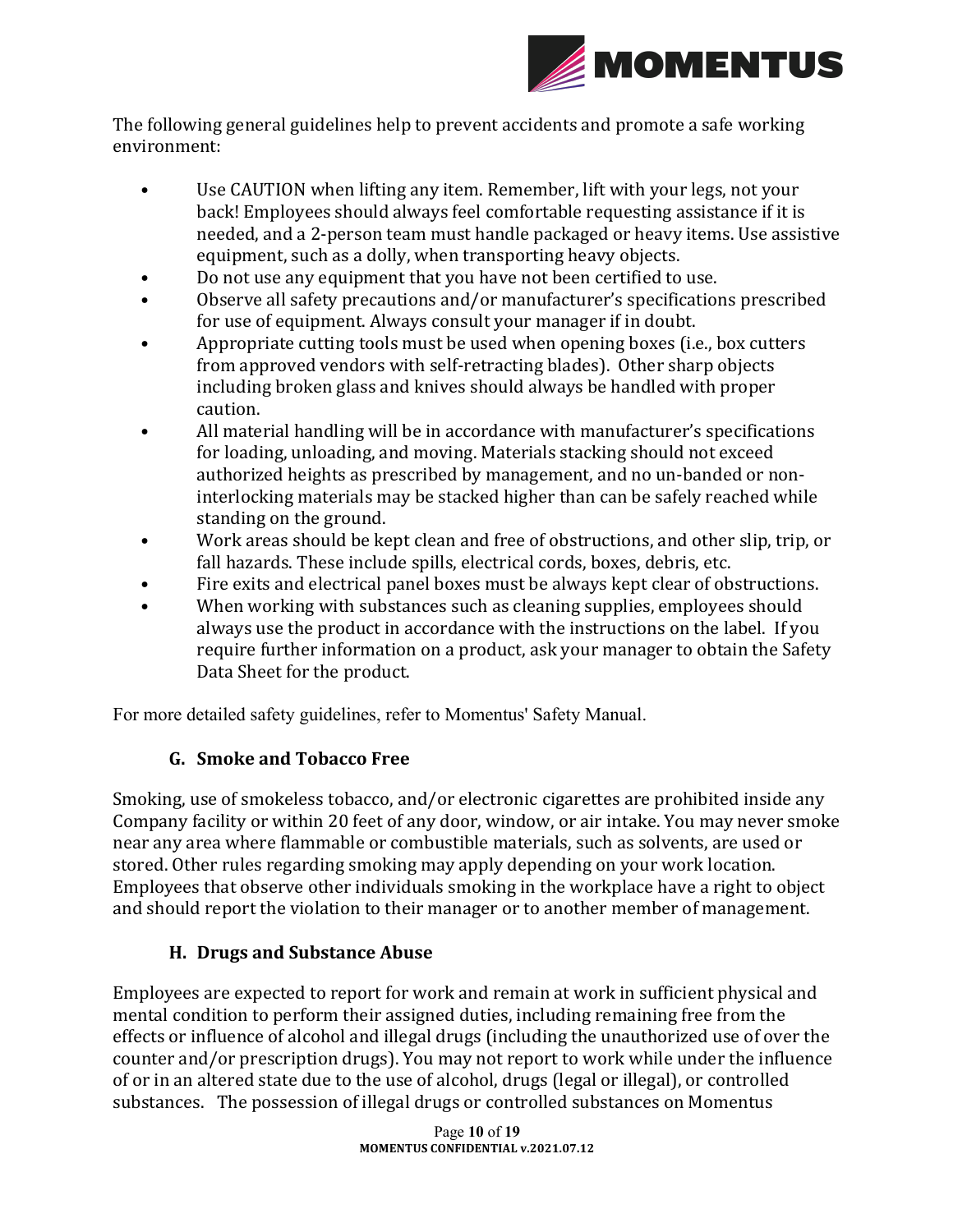

property or while you are engaged in any job-related activity, while on or outside of Company property, is not permitted. The use or consumption of alcohol or illegal drugs (including the unauthorized use of over the counter and/or prescription drugs), during work hours or on Company property, is strictly prohibited and may lead to disciplinary action up to and including termination and the involvement of law enforcement. The foregoing restriction does not apply to company-sponsored events where alcohol is served.

However, Momentus may sponsor an event, such as a holiday party or happy hour, where alcoholic beverages are provided. You will not be encouraged or expected to consume alcohol at such events nor is attendance required. Those who do drink alcoholic beverages at such an event must exercise moderation and behave responsibly. At an event, if an employee appears to be impaired, arrangements should be made for the employee to ride home with a designated driver, in a cab, rideshare service, or via public transportation at Company expense. Without regard to reporting relationships, managers should take a leadership role for arranging alternative transportation for employees in this manner.

### **I. Telephone and Device Use Safety**

You are expected to follow applicable local, state, and federal laws and regulations regarding the use of your cell phone when being used for business and in particular failure to use of hands-free devices while driving and where required by law is a violation of Momentus policy. Employees who are charged with traffic violations resulting from the use of cell phones while driving will be solely responsible for all liabilities that arise from such actions and such uses will be operating outside the course and scope of employment. Violations will subject employees to disciplinary action, up to, and including, termination of employment.

### **J. Hazardous Chemicals**

Chemical containers cannot be shipped from the manufacturers or distributors unless they are properly labeled with the identity of the chemical. The label should tell you what chemical is in the container, what hazard that chemical may present, and the name and address of the manufacturer. Labels should not be defaced or removed, and no chemical shipments should be accepted, even on a trial basis, without the proper label. When transferring chemicals from large containers to a smaller container a label should be applied to the new container, unless the product is to be immediately and completely used by the person who transferred the chemical, and they know the new container's content and that the transfer to the new container is appropriate. The basic purpose of labeling requirements is to give an immediate warning of the chemical inside the container and to remind you that more detailed information is available from Safety Data Sheets. If a chemical container has no label, immediately inform your manager so that the contents can be labeled appropriately. Do not use the contents of any container that does not have a label.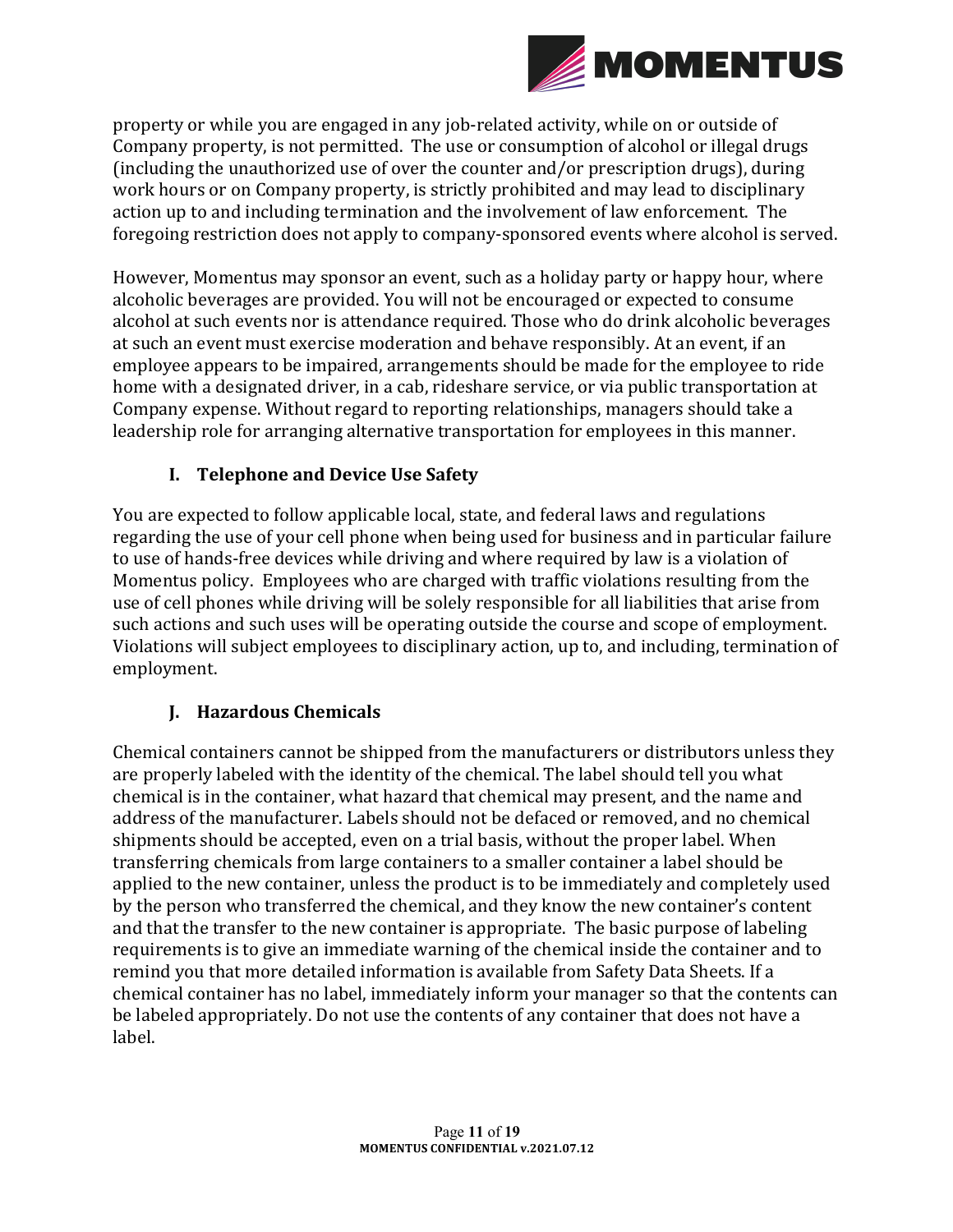

The Safety Data Sheet (SDS) for all chemicals should be located where that chemical is stored. Should you have any questions on any of the chemicals on this list, you can request a copy of the SDS for your information. Check with your manager.

Always consider these 3 elements when working with any chemicals. The safe use of chemicals depends on:

- 1. Recognizing the hazard: Know the product you are using, read the SDS, become familiar with precautions to be taken, and heed warnings by the manufacturer. Use only in accordance with label instructions.
- 2. Evaluating your use: What you are trying to accomplish with the chemical.
- 3. Controlling your exposure: Personal protection should be used as recommended, proper ventilation is required, and follow appropriate storage requirements.

The SDS should provide information on chemical exposure threshold limits and routes of entry, as these terms are described below.

Threshold limits - How much of a product you can be exposed to without it being hazardous. Example: fumes from solvents, adhesives, welding, etc. A small amount of fumes inhaled over a short period of time may or may not affect you. A small amount breathed continually for 8 hours a day or a 40-hour week will increase the overall dose and could have ill effects. On the other hand, a large amount of fumes for a few minutes may be irritating and may or may not have lasting effects.

Rule of entry - How chemicals get into our system: inhalation (breathing fumes or vapors), absorption (through skin pores after handling or getting on clothing), and ingestion (swallowing or eating). Though you would not think of eating a chemical product, if you eat lunch, a snack at break time, or smoke a cigarette without washing your hands, you may be eating the chemicals that are on your hands.

Types of Chemicals - Some examples and how they can affect you:

- Corrosives Such as sulfuric acid (commonly known as battery acid), corrode or eat away at metals and steel and can do the same to your hands and face.
- Irritants Such as solvents, do as they say, they irritate the skin or membranes and can cause a rash or dermatitis.
- Sensitizers Such as epoxy and lacquers, affect the nervous system, coordination, muscle control, and cognitive abilities.
- Toxins Such as carbon monoxide, enter the bloodstream and are carried to the brain and nervous system. In excessive amounts, toxins will shut down systems and organs.
- Carcinogens Such as asbestos fibers, are proven cancer causing to lungs and cell tissue.

Hazard communication is common sense thinking about what you are doing, informing yourself, preparing for the task, and taking the necessary precautions. What you do not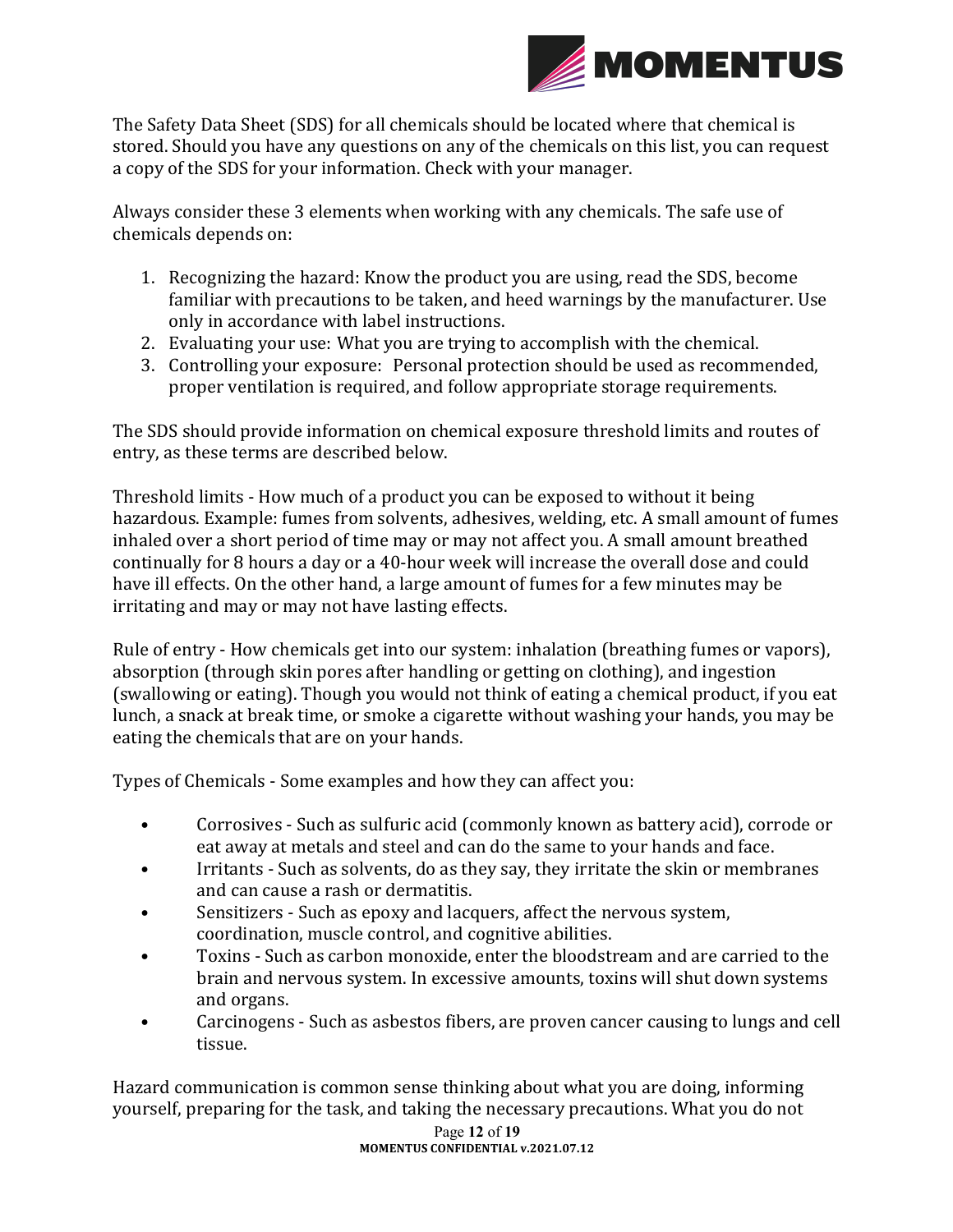

know CAN HURT YOU. By knowing, checking the SDS, evaluating your use, and controlling your exposure you can make chemical products work for you successfully and safely.

For more information, refer to the Hazard Communication Program in Momentus Safety Manual.

### **K. Emergency Procedures**

All employees must know and understand the procedures for responding to emergencies such as fires, earthquakes, tornadoes, and power failures. Every employee should familiarize themselves with the location of exits and the fire extinguishers in their work location. Employees should evacuate using the nearest safe emergency exit and direct other employees and guests who need assistance. Once outside, employees should report to the assigned assembly area and follow the instructions of emergency response personnel. You and any visitors you have are required to evacuate the building when the emergency fire alarm system is activated. No reentry to the building will be permitted until an official all-clear notification is given. If you feel you need assistance to comply with these procedures notify your manager immediately.

### **L.** Fire Emergency Procedures

The most frequent causes of fires are chemicals, grease, and careless smoking. In these conditions, a major fire can be only three minutes away from the "flashover". It is vital that you utilize the three major tactics:

### RESCUE, CONFINE, AND ALERT!

- First, RESCUE anyone in the immediate path of a fire.
- Second, CONFINE the fire. Shut doors and/or windows in the room or area where the fire is erupting. This will keep it from spreading into other areas, etc.
- Third, ALERT. Utilize your fire alarm system to tell the fire department about the fire.

After you have completed the above steps, only then can you consider fighting the fire. Make sure you use the correct extinguisher for the type of fire that you are fighting. Do not place your safety in jeopardy. If you cannot RESCUE, CONFINE or ALERT without unreasonable danger or risk, then don't!

For mor information, refer to the Emergency Action and Fire Prevention Plan in Momentus' Safety Manual.

### **XIII. Confidentiality of Information**

In the course of your work as an employee of the Company you will have access to and create confidential, proprietary, and trade secret information of the Company and its

> Page **13** of **19 MOMENTUS CONFIDENTIAL v.2021.07.12**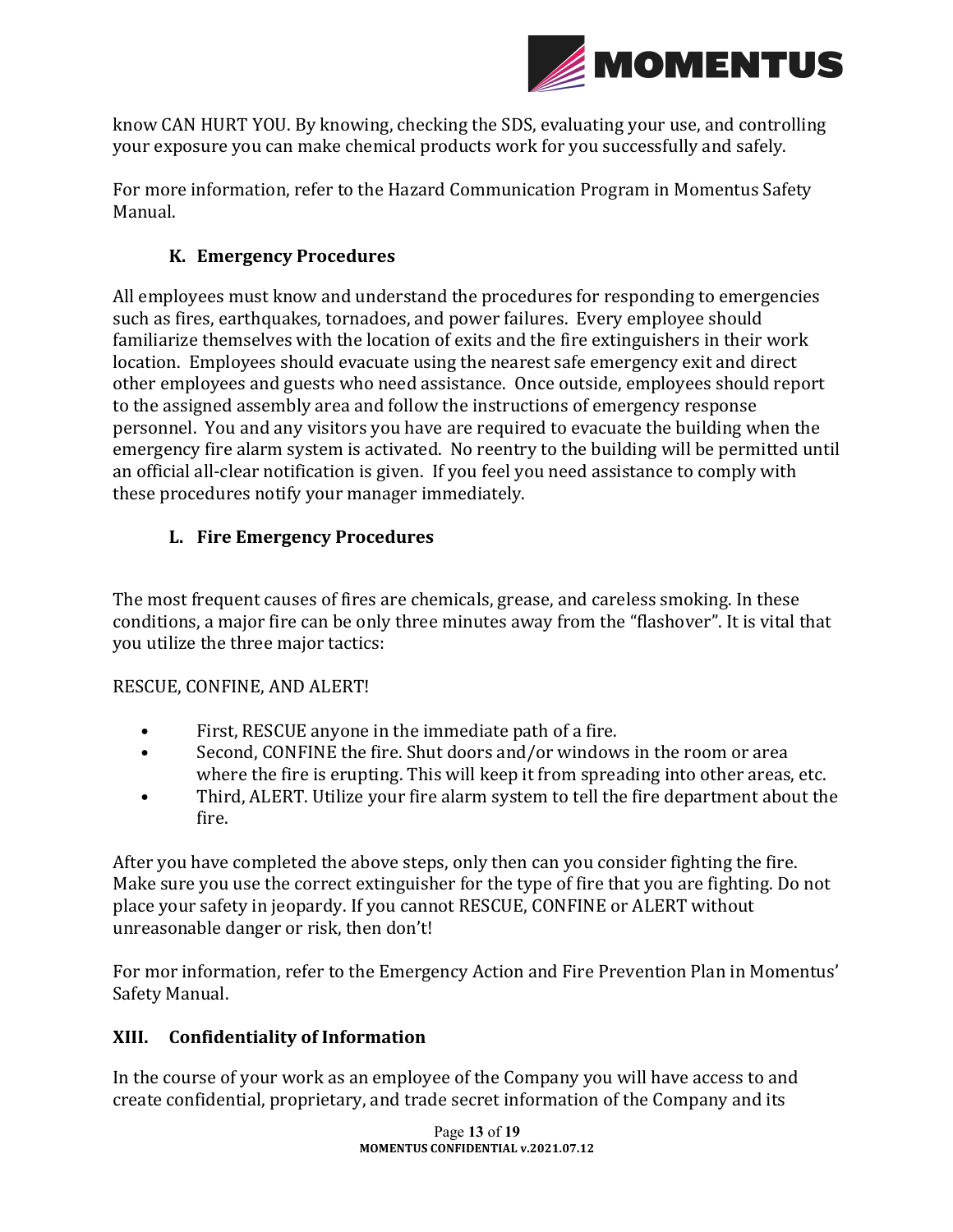

customers, vendors, suppliers, consultants, contractors, or business associates (collectively, "Proprietary Information"). The Company and its customers, suppliers, consultants, contractors, or business associates have developed, compiled, and otherwise obtained this Proprietary Information often at great expense, and that such information has great value to their respective businesses. You must always hold in the strictest confidence and in trust for the sole benefit of the Company, and to the extent it relates to such third parties, its customers, suppliers, partners, consultants, or contractors, each, and all of the Proprietary Information, except to the extent necessary to carry out your duties as an employee of the Company. Any publication or other disclosure of Proprietary Information through literature or speeches or other communication to the public must be approved in advance in writing by an officer of the Company.

The security of Company property is of vital importance to the Company. Momentus property includes not only tangible property, like desks and computers, but also intangible property such as information as outlined in the Confidential Information and Inventions Assignment Agreement ("CIIAA") which you signed at the start of your employment. All employees must abide by the terms of their CIIAA as a condition of their employment. Conflict of Interest

You are expected to use your best judgment and to always maintain the highest ethical standards, enable a culture of ethical behavior, and to avoid situations that may create an actual or potential conflict between your personal interests and the interests of Momentus. A conflict of interest may arise in any situation or transactions in which you or a family member has interests or loyalties that compete with, influence, or differ from, the business interests of the Company. Everyone must take all reasonable steps to avoid situations that might involve a conflict of interest or even the perception or appearance of a conflict of interest. 

Material existing and/or potential conflicts of interest  $-$  including proposed transactions  $$ must be reported in writing to Legal on an ongoing basis and will be reported to the Company Board of Directors. Approval from the Board of Directors may be required prior to entering a materially conflicted business relationship or arrangement. Materiality can be very situational and fact-specific so please contact the Legal department for guidance or if you have any questions.

### **XIV. Visitors/Tours of Momentus Facilities**

The work done at and services done by Momentus are exciting and are sometimes worth showing to nonemployees. Still, some of the work performed at Momentus falls under EAR and ITAR regulations and per those requirements, limits may need to be placed on the escort of visitors (particularly non-US person or otherwise not licensed or authorized persons) within the facilities within which such work is present.

At least 5-7 business days prior to escorting a visitor through these spaces, you must contact Legal at Legal-support@momentus.space for advanced approval of the visit and for any relevant information and training required to conduct a successful tour, including

> Page **14** of **19 MOMENTUS CONFIDENTIAL v.2021.07.12**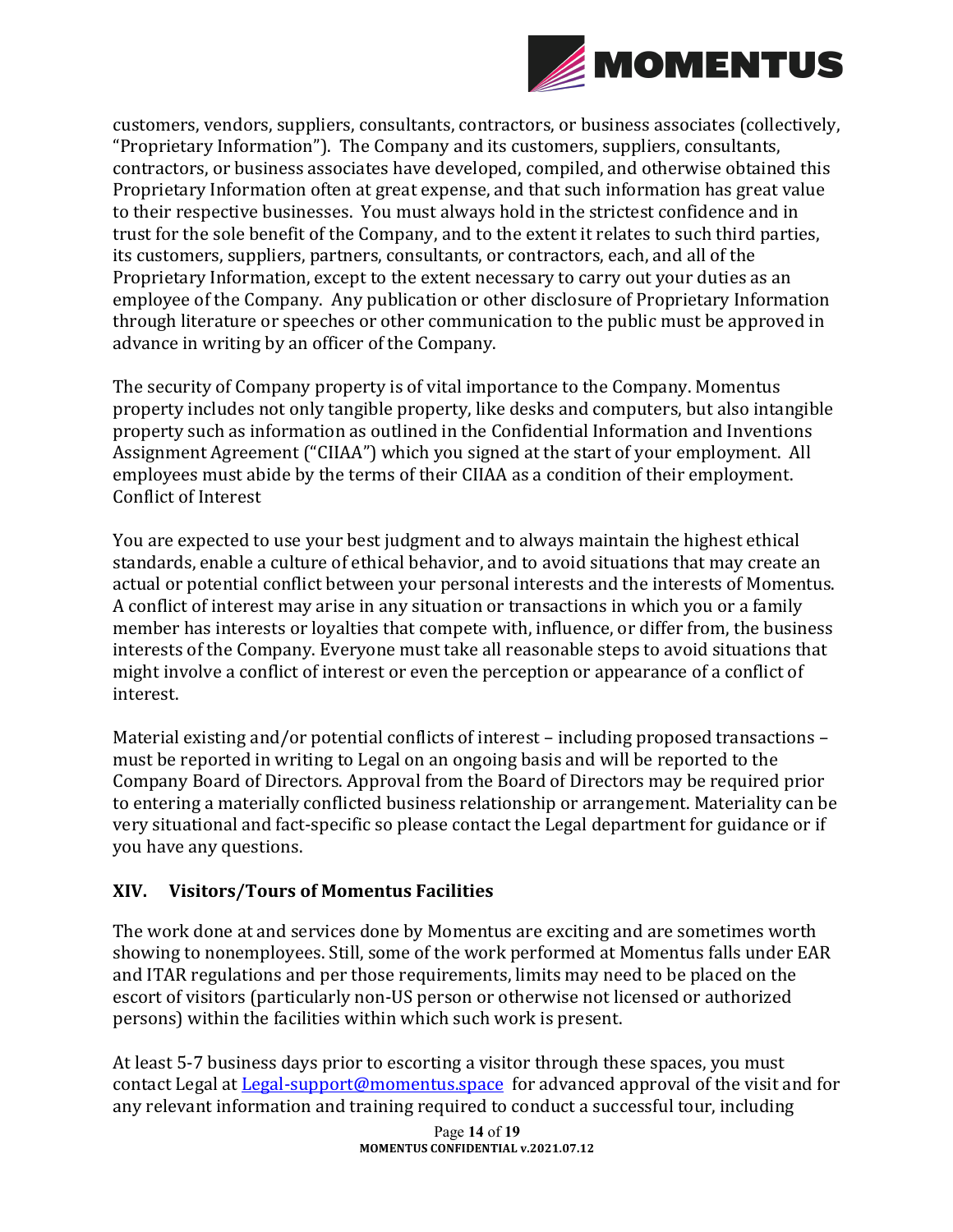

protocols contained within the Global Trade Compliance Policy. Prior to the visit, the visitor will also be required to sign an NDA and will be subject to an export-control screening and will need to confirm their status as a US person and/or licensure and authorization status. Legal or Facilities will inform you of any restrictions on access at least 48 hours before the day of the tour.

On the day of the visit, visitors will need to sign visitors will need to sign in via our visitor kiosk located in the front lobby. Visitors must be always accompanied while at the Momentus facilities by a Momentus employee.

### **XV. Job Duties**

Your manager is responsible for defining your job responsibilities and the standards that will be expected from you. Flexibility is important to our success so your job responsibilities may change from time to time during your employment as determined by the Company and your manager. In addition to your regularly assigned job responsibilities and duties, you may be asked to work on special projects or to assist with other work important to the operation of your department or the Company. Your cooperation and assistance in performing additional work is expected. The Company reserves the right, at any time, with or without advance notice, to alter or change job responsibilities, reassign, or transfer job positions or assign additional job responsibilities.

### **XVI. Outside Employment**

Subject to other policies, such as Conflict of Interest and Confidential Information, Momentus has no objection to an employee holding another job (in addition to employment with Momentus) if you can effectively meet the performance standards for your position with Momentus and such outside employment does not have a negative effect on your job with the Company. All employees will be held to the same scheduling demands and standards of performance.

### **XVII. Appearance**

Your personal appearance is an important part of the way you represent Momentus to the public. Customers form an opinion of Momentus from your appearance and attitude. In general, remember to keep it simple, comfortable, neat, and, most importantly, you. Specific jobs may have stricter requirements due to safety and/or responsibilities. Please direct questions to your manager.

### **XVIII. Use of Momentus Equipment**

All Company property – including but not limited to all equipment and resources such as copiers, facsimile machines, computers, laptops, tools, gym, furniture, e-mail, internet access, telephones, and voicemail systems are in place to facilitate effective day-to-day business operations. Employees who lose, misappropriate, or misuse Company property may be personally liable for the repair or replacement of the item to the extent permitted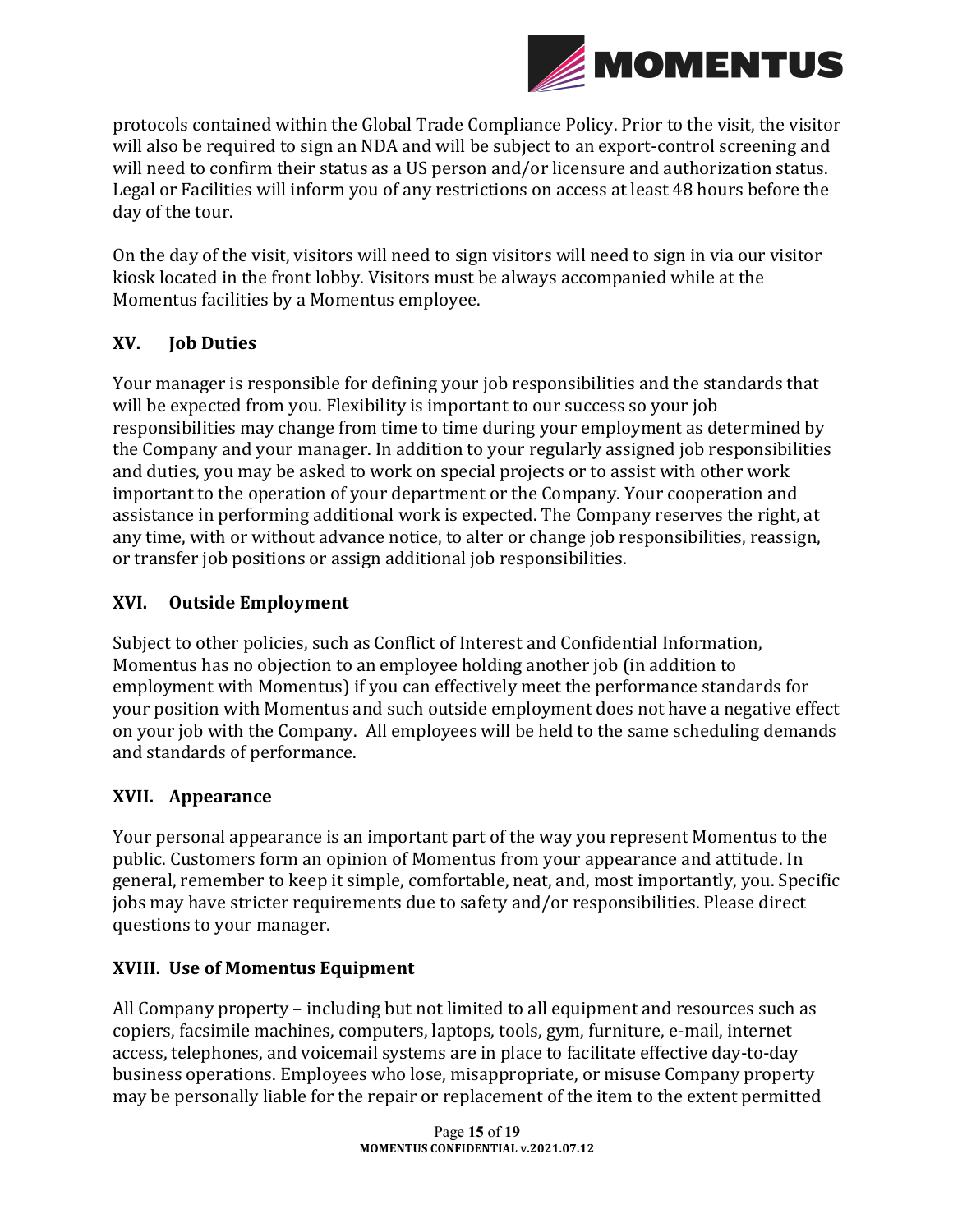

by law in addition to any disciplinary measures that may be imposed. All Company-owned property including computers, keys, badges, passwords, and credit cards must be returned at the time of termination.

Employees should not have any expectation of privacy with respect to the Company's telecommunications, networking, or information processing systems (including, without limitation, stored computer files, email, instant messaging, and voice messages). Any activity and any files or messages on or using any of those systems may be monitored at any time without notice. Momentus reserves the right, always during or outside business hours and in the presence or absence of the employee, to access and search all offices, work areas, and work assets, for business-related reasons as determined in its sole discretion such as workplace safety or compliance with state or federal laws. Occasional use of Company equipment for non-work purposes or with permission from your manager is allowed so long as such use is consistent with Company policies and does not disrupt your work or Company operations, but such use is subject to this policy and possible disclosures.

In addition, any electronically stored communications that you either send to or receive from others may be intercepted, retrieved, monitored, disclosed, and reviewed in the discretion of the Company, without further notice to you. Destruction or deletion of any computer data or electronically stored material or communications other than as provided for in Company policies is not permitted. All employees should be aware that the Company has software and systems in place that are capable of monitoring and recording all network traffic to and from any computer employees may use. The Company reserves the right to access, review, and copy (deleted or not) and anything accessed through these systems with or without notice to you. In addition, the Company may review Internet and technology systems activity and analyze usage patterns and may choose to publicize this data. Employees should have no expectation of privacy as to their Internet or technology systems usage and should not use these systems for information they wish to keep private.

Employees may access only files, data, or programs that they have permission to enter. Computer software is protected from unauthorized copying and use by federal and state law and third-party contracts that the Company enters and unauthorized copying or use of computer software exposes both the Company and the individual employee to substantial fines and/or imprisonment. Employees may not load personal software onto the Company's computer system and may not copy software from the Company for personal use. Unauthorized review, duplication, dissemination, removal, installation, damage, or alteration of files, passwords, computer systems, or programs or other property of the Company or improper use of information obtained by unauthorized means, may be grounds for disciplinary action up to and including termination of your employment.

#### **XIX. Compliance**

### **A. Global Trade Compliance (EAR/ITAR)**

Momentus produces or uses controlled products and services which fall within a variety of regulatory controls of the Export Administration Regulations ("EAR") and the International

> Page **16** of **19 MOMENTUS CONFIDENTIAL v.2021.07.12**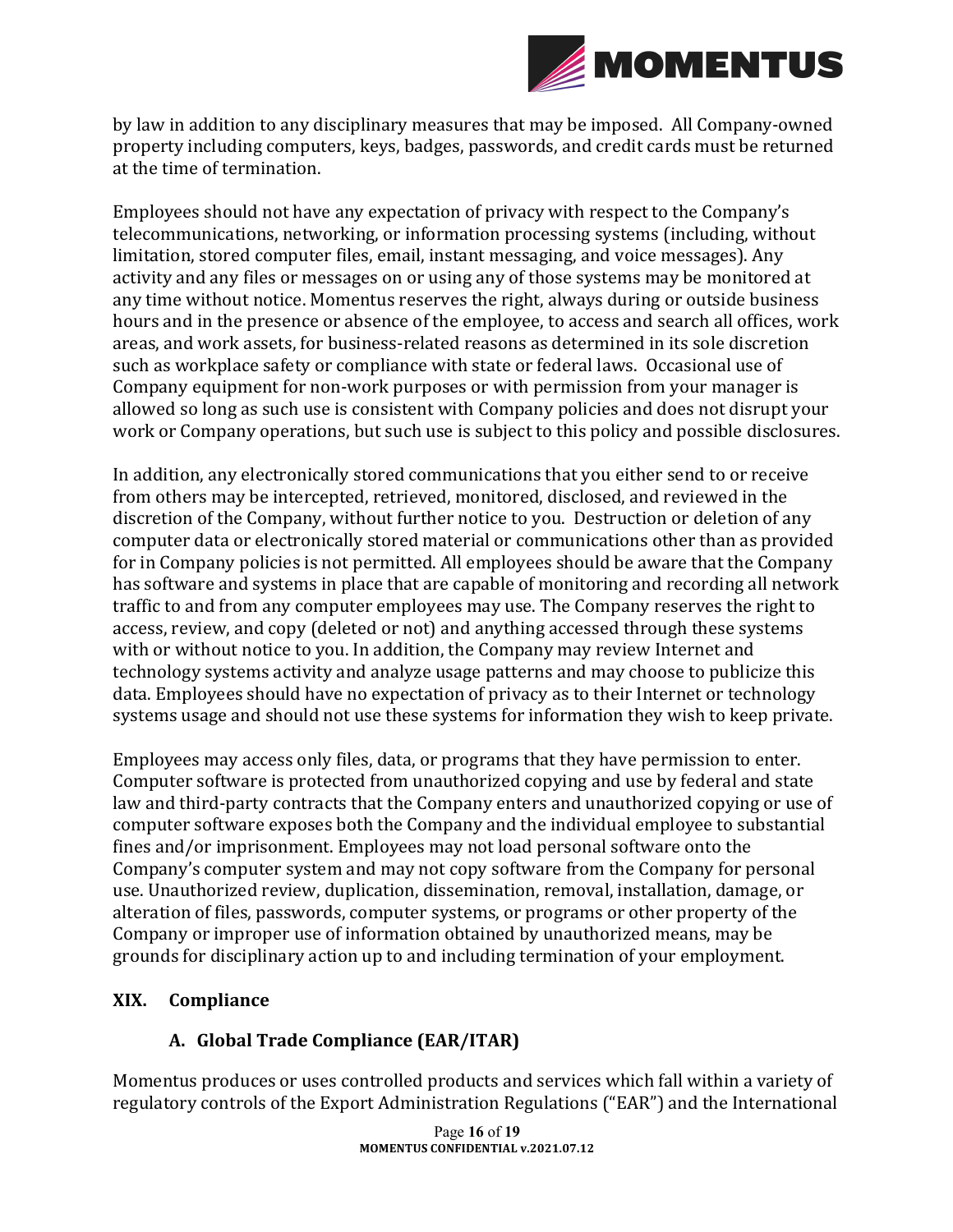

Traffic in Arms Regulations ("ITAR"). To ensure compliance with all applicable trade compliance and technology transfer laws, please refer to the information on our compliance duties and the Global Trade Compliance Policy GTC located here. For more detailed questions contact Legal.

### **B. Foreign Corrupt Practices Act**

Momentus has customers all over the global and therefore, complies with the U.S. Foreign Corrupt Practices Act ("FCPA") and all other international anti-corruption and anti-bribery laws. The FCPA prohibits the offer, payment, or promise to pay or give gifts, benefits, or anything of value, directly or indirectly to officials of foreign governments, foreign political candidates, and public international organizations to obtain an improper business advantage. Other countries have enacted similar restrictions with global reach, such as the United Kingdom's Bribery Act, that covers both public and private sector employees. Many of our customers are government entities or associated with their local governments in some way, and thus may qualify as "government officials" under the FCPA.

You may not offer or accept bribes or kickbacks and must not participate in or facilitate corrupt activity of any kind. The Company does not allow facilitation payments, or payments to expedite routine matters, to any government or quasi-government official. Payments made by or on behalf of Momentus to foreign officials should always be strictly for services rendered and reasonable given the nature of the services. A bribe can include all things of value including but not limited to money, discounts, gifts, or favors. These types of laws can be complex. If you are not certain about anything concerning your interactions with officials or international companies, please contact Legal for guidance.

### **C. International Trade Laws and Finance**

When considering entering into an agreement with a new international business, you must contact Legal to allow for proper due diligence to be performed. The Company will conduct, on a risk basis, appropriate screening of sanctioned/restricted party lists published by applicable U.S. government authorities (such as the U.S. Office of Foreign Assets Control Specially Designated Nationals and Blocked Persons List or Financial Crimes Enforcement Network's Section 311 list of institutions of money laundering concern) for concerns or red flags, including but not limited to relevant sanctions or money laundering lists, review for persons subject to asset freezing orders and other restrictive measures, and evaluation of politically exposed persons or senior foreign political official concerns.

### **D. Accurate Books and Records**

All of Momentus' books, records, accounts, and financial statements must be maintained in reasonable detail, must appropriately reflect Company transactions, and must conform both to legal requirements and to Momentus' system of internal controls and generally accepted accounting principles ("GAAP"). Company records must be easily accessible and properly protected until their destruction dates. Destruction of Company records prior to this time is strictly prohibited. For all payments and expenses, you must submit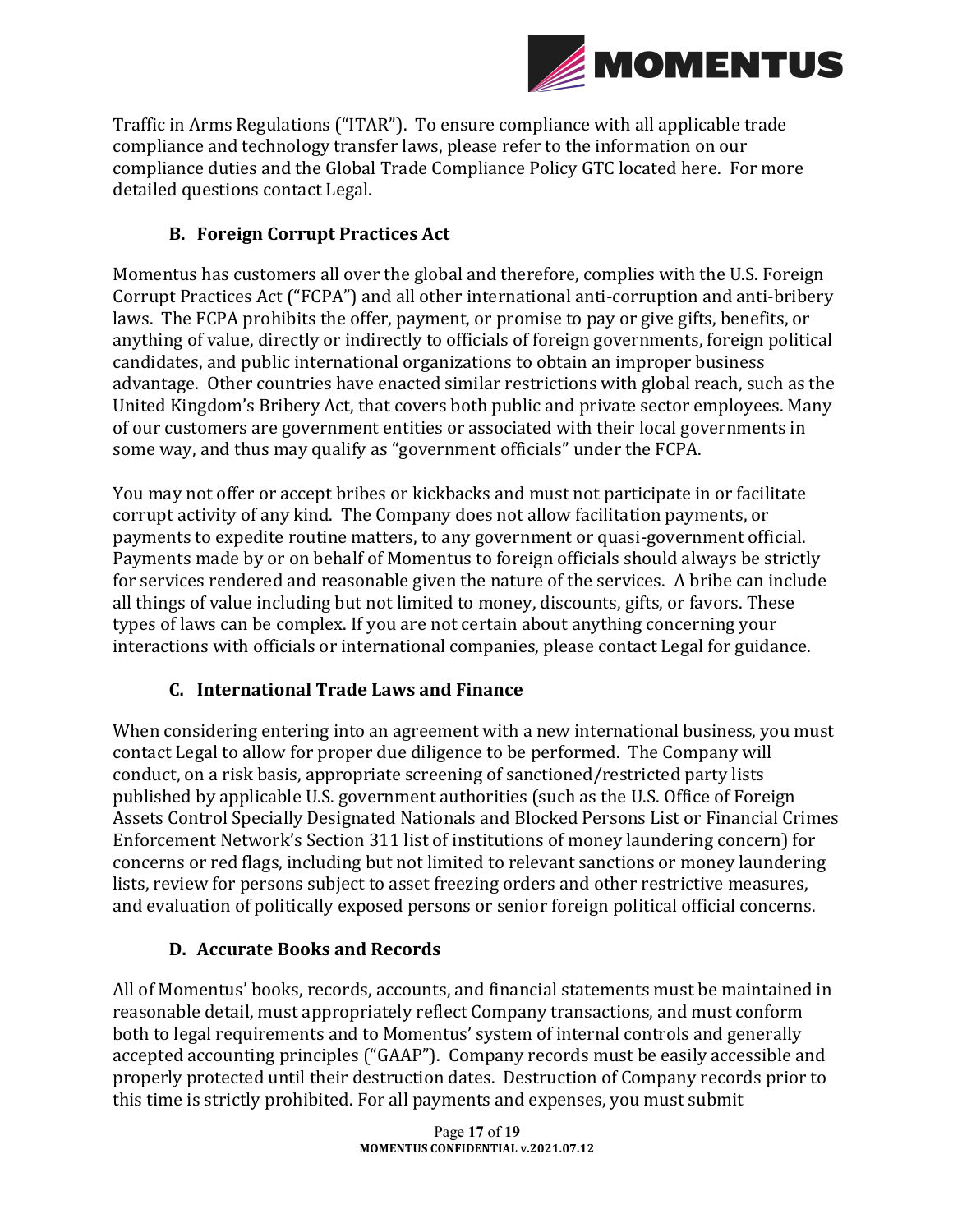

appropriate documentation, like an active agreement for payment of third parties or payment receipts for meals, including business objectives and attendees, and must include appropriate approvals when required.

### **E. Business-Related Expenses**

Employees are entitled to reimbursement for all reasonable business expenses incurred in your positions. Employees must submit reimbursement requests and satisfactory proof of expenses in accordance with Momentus' reimbursement policies, as may be amended from time to time. Please see the Human Resources Department if you have questions about seeking reimbursements.

#### **F. Business Courtesies and Gifts**

Building business relationships may appropriately involve giving to and receiving from third parties certain gifts, meals, and entertainment where the items does not exceed \$200US in cash value (collectively "Gifts"). Even so, gift giving and receiving can create a conflict of interest or bias that could be viewed as a bribe. Therefore, Gifts should be made openly and transparently, be reasonable and appropriate to the relationship and local customs, not be intended to place the recipient under any obligation or persuasion and be accurately and contemporaneously reflected in the Company's books and records where required. Gifts of cash, securities, or other cash equivalents not otherwise identified below to any third party are strictly prohibited.

You may give or receive Gifts under the circumstances provided for above. Some examples of acceptable Gifts are:

- Meals, drinks, or hosted parties;
- Tickets to events (but not transportation to or from the event);
- Token holiday gifts and or branded merchandise; and
- Gift cards of nominal value (and in no circumstances over \$200 in value)

The US Government has different rules regarding gift giving and government employees may only receive gifts valued at \$20 or less individually and up to \$50 in value per year from the Company. Modest refreshments and free attendance at widely attended gatherings may also be appropriate and acceptable.

Gift giving must also comply with anti-corruption and anti-kickback laws and all other rules regarding gifts specific to our industry and these guidelines are not meant to override any of those laws. Please contact Legal if you have any questions or concerns about giving or receiving Gifts.

### **G. Insider Trading**